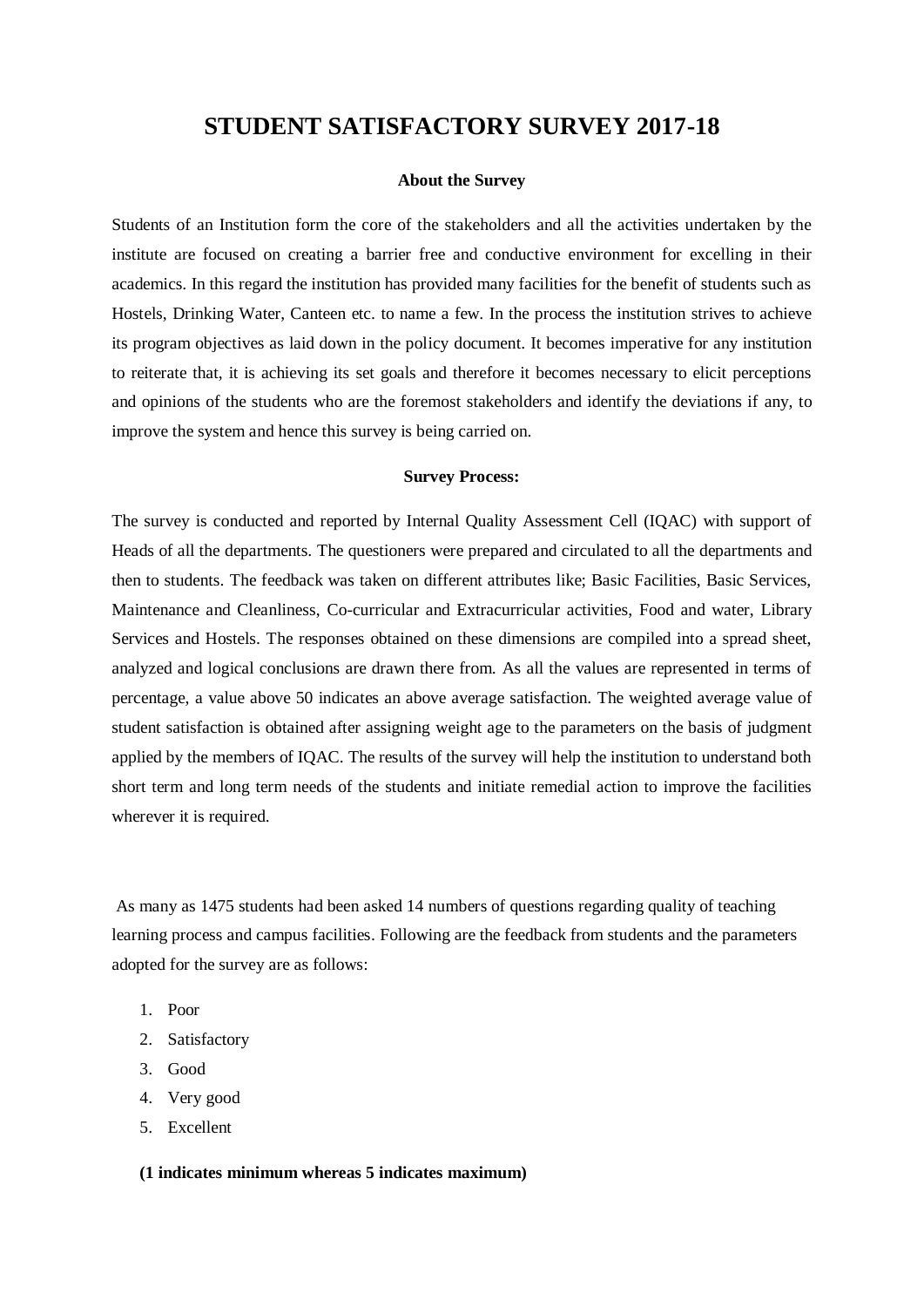1. Quality of Teaching:



2. Laboratory Facilities



3. Co curricular activities

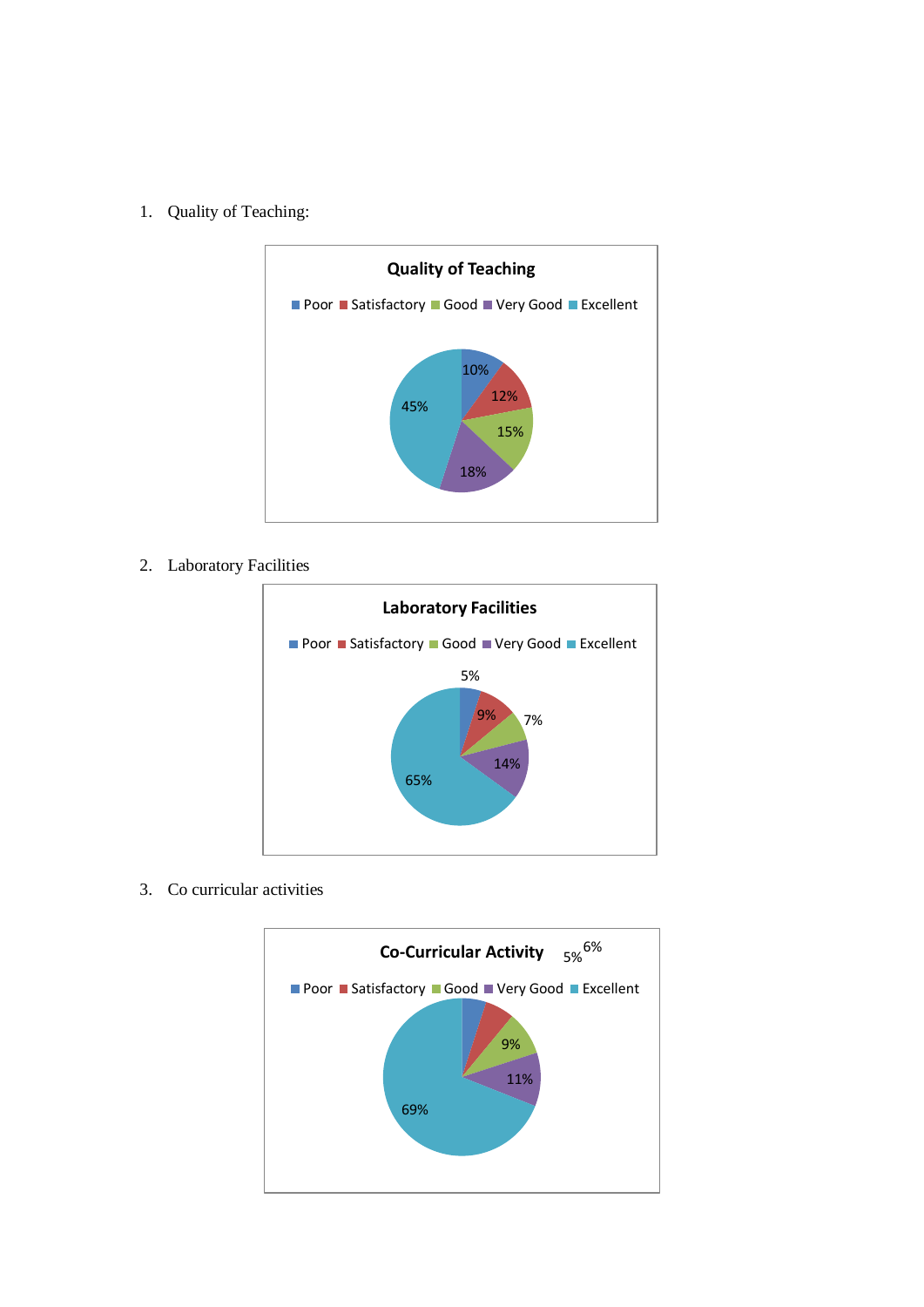4. Campus Atmosphere



5. Sports Facilities



6. Interaction with teachers outside class

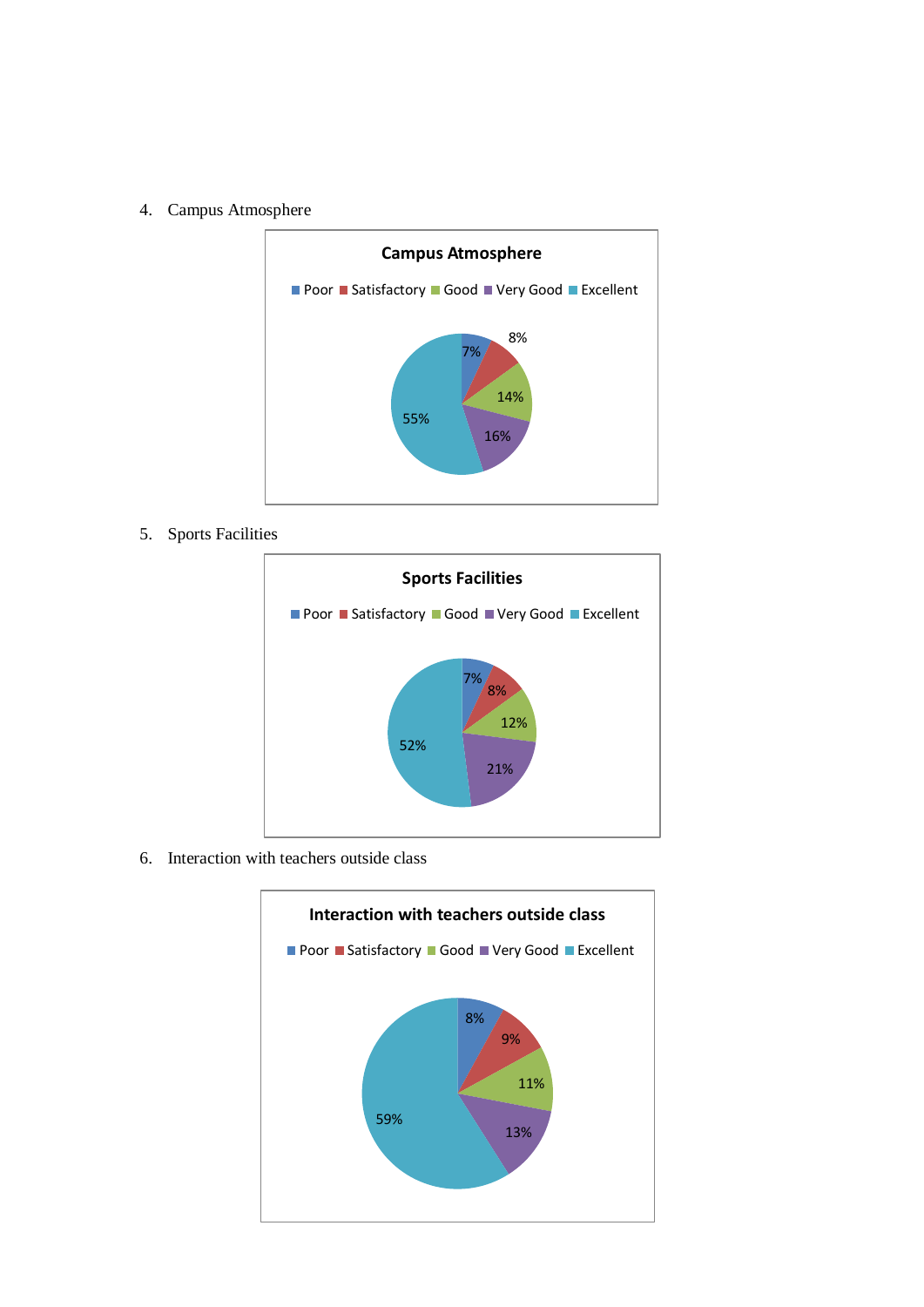

7. Guidance and counselling by teachers

8. Examination & Evaluation



9. Student amenities such as Library, wifi etc.

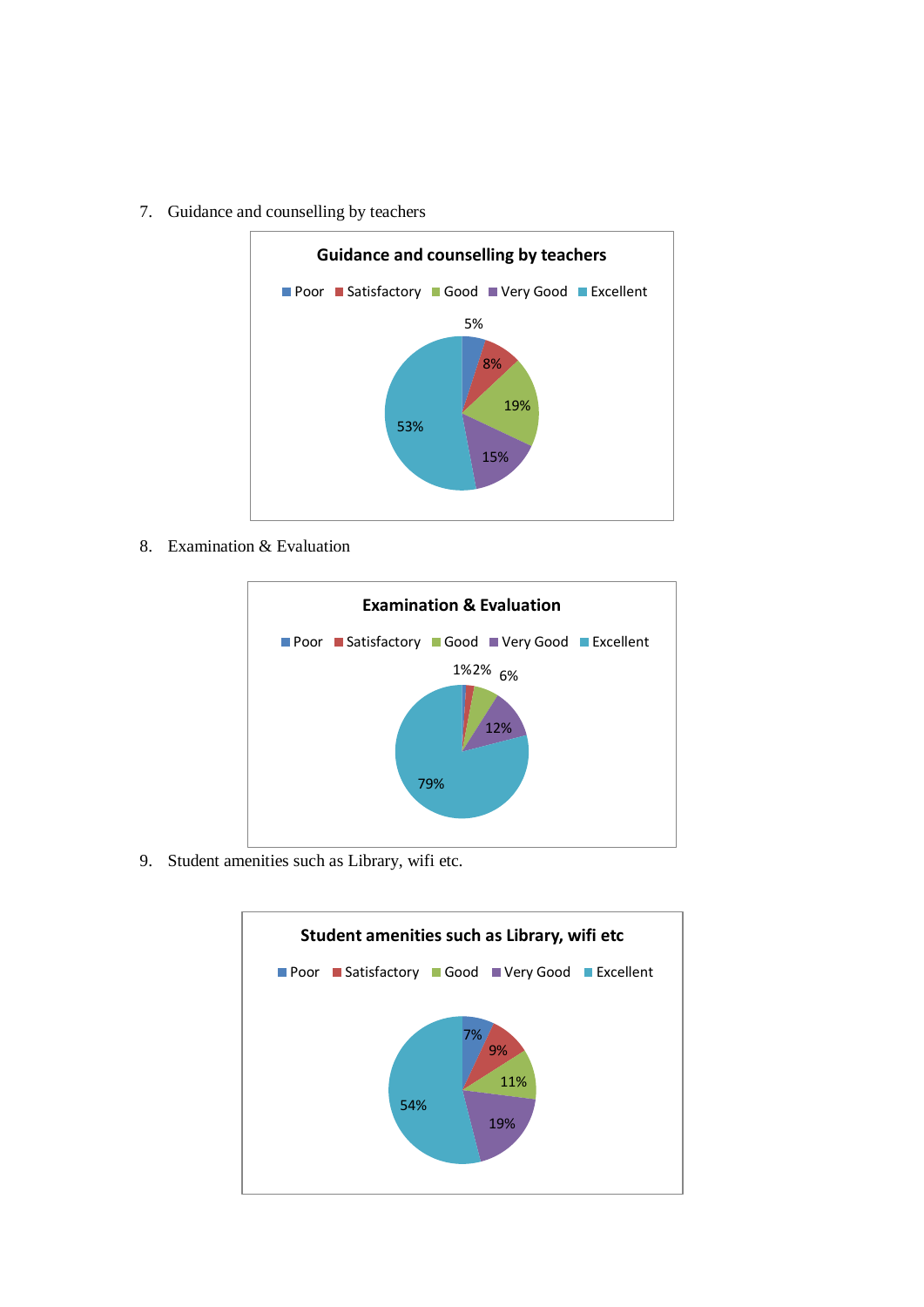

10. Departmental seminar library

11. Security arrangement



12. Canteen facilities